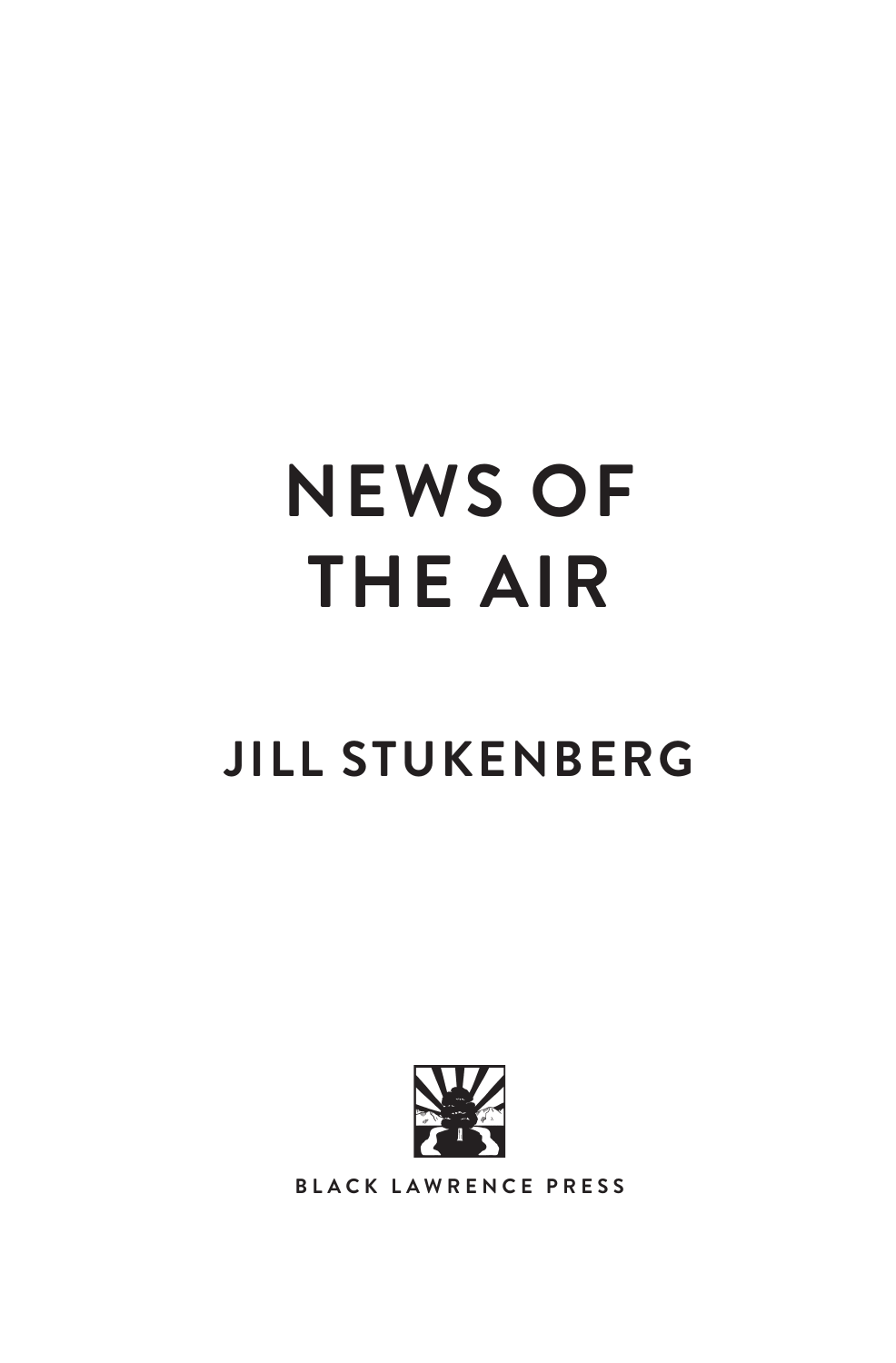## **PROLOGUE**

THE FIRST TIME the borders closed, Allie Krane, thirty-six and pregnant, had just passed into the city. Her basketball-sized belly inconvenienced a shoulder check, so she pulled without looking to the far lane of the exit ramp, leaving behind the knot of slowing traffic. There were no barricades here, not like by O'Hare. She followed the curlicue of the ramp to the museum's underground garage, the same route she funneled every day.

Allie left the noise of it behind—the vague reverberation of sirens always a part of city life. In the cool damp of the empty basement, in her lone ride up the elevator, she didn't trouble to wonder what it was this time: protest, or one of the things the protestors variously protested against. None of it—city life or office life—was weirder than being pregnant, living inside her own wobbling, expanding orb. Nor that yesterday she and her husband Bud had woken in a musty cabin in distant northern Wisconsin to the calling of loons. The smell of lake water lingered in Allie's hair.

Behind her desk in the museum's front entryway, she slipped her feet from her shoes and soon began to think of eating her lunch. She'd been the only one coming in since the grant had run out, about the same time as the start of the summer's turmoil. On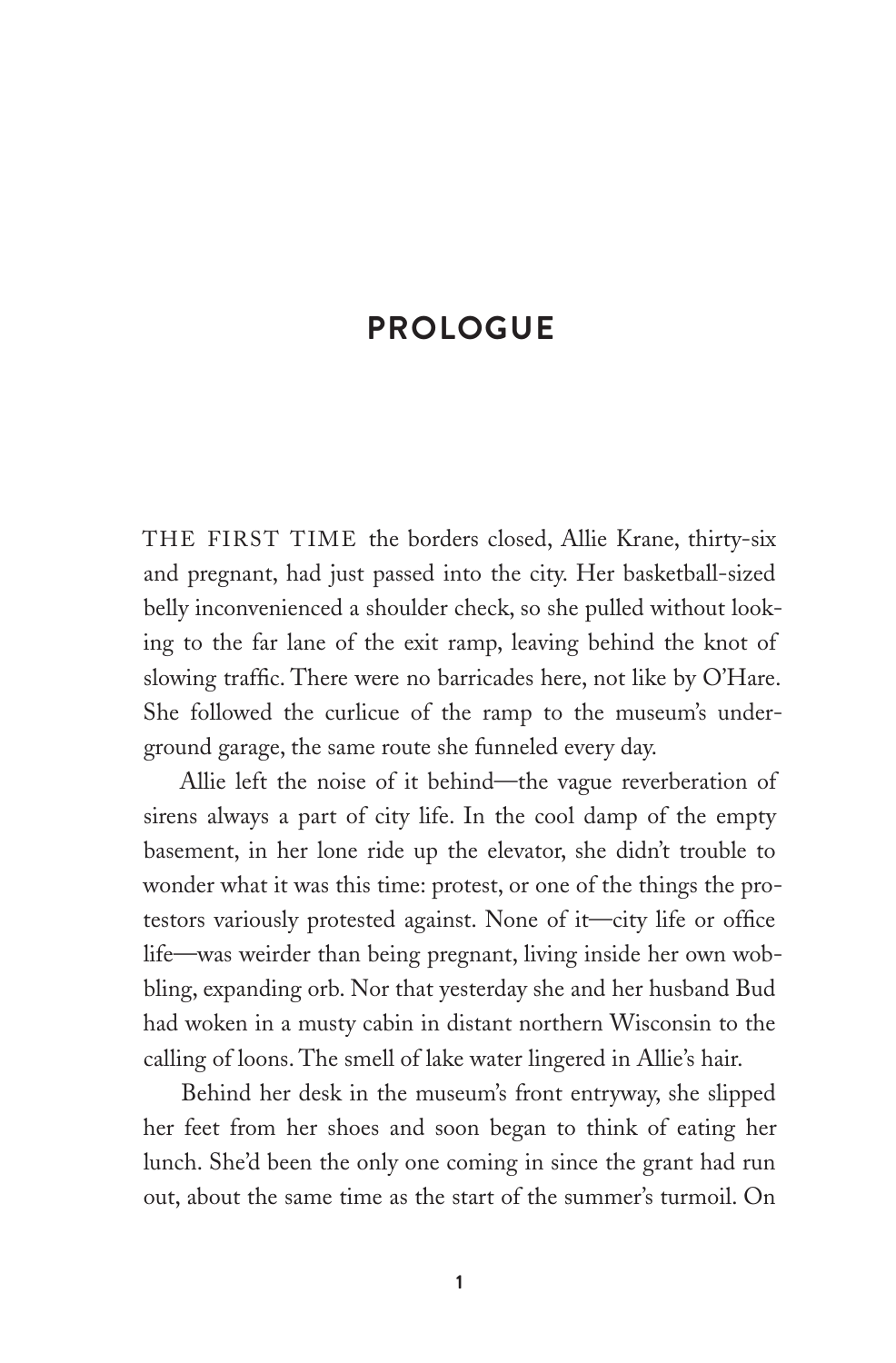her way to the breakroom, she paused at each of the office doors vacated by "the museum kids," as she'd thought of them. But her younger co-workers had taken their odd degrees and their odder haircuts and cleared their stuff weeks ago. Gavin was not in his office, the last one on the right.

At the cabin this past weekend, Allie and Bud had brewed morning tea in an electric kettle, and Allie had waded into a lily-padded lake to swim, her pregnant-lady suit billowing around her. She'd gone three days without thinking of this place, office or city. While Bud had first introduced her to the Northwoods, Allie was the one most recently in love, the one who'd insisted last Friday that they hop in the car last minute. It was so hot in the city, and since becoming pregnant, she'd craved silence and cold the way women were supposed to want peanut butter and pickles, peaches and dirt.

She was standing with the workroom's refrigerator door open when she heard the noise—a blare or burst, a buzz of static. Allie froze, not unlike the number of deer they'd caught in their headlights last night, those they'd seen and those others watching from the dark fields. City sounds didn't normally rise to this floor, but following the tinny warbling, a sound that turned into a human voice, frantic, backed by sirens but relayed electronically, she found Gavin. He was in his office after all, on the floor, under his desk with a laptop.

The bits of metal in his ears and above his lip glinted.

"Allie."

"It is I," she said in the light, teasing tone he and the other museum kids used, ten years her juniors and possessed of their own way of talking, of taking in and assessing the world. His eyes flickered over her belly. But that brief moment with Gavin had been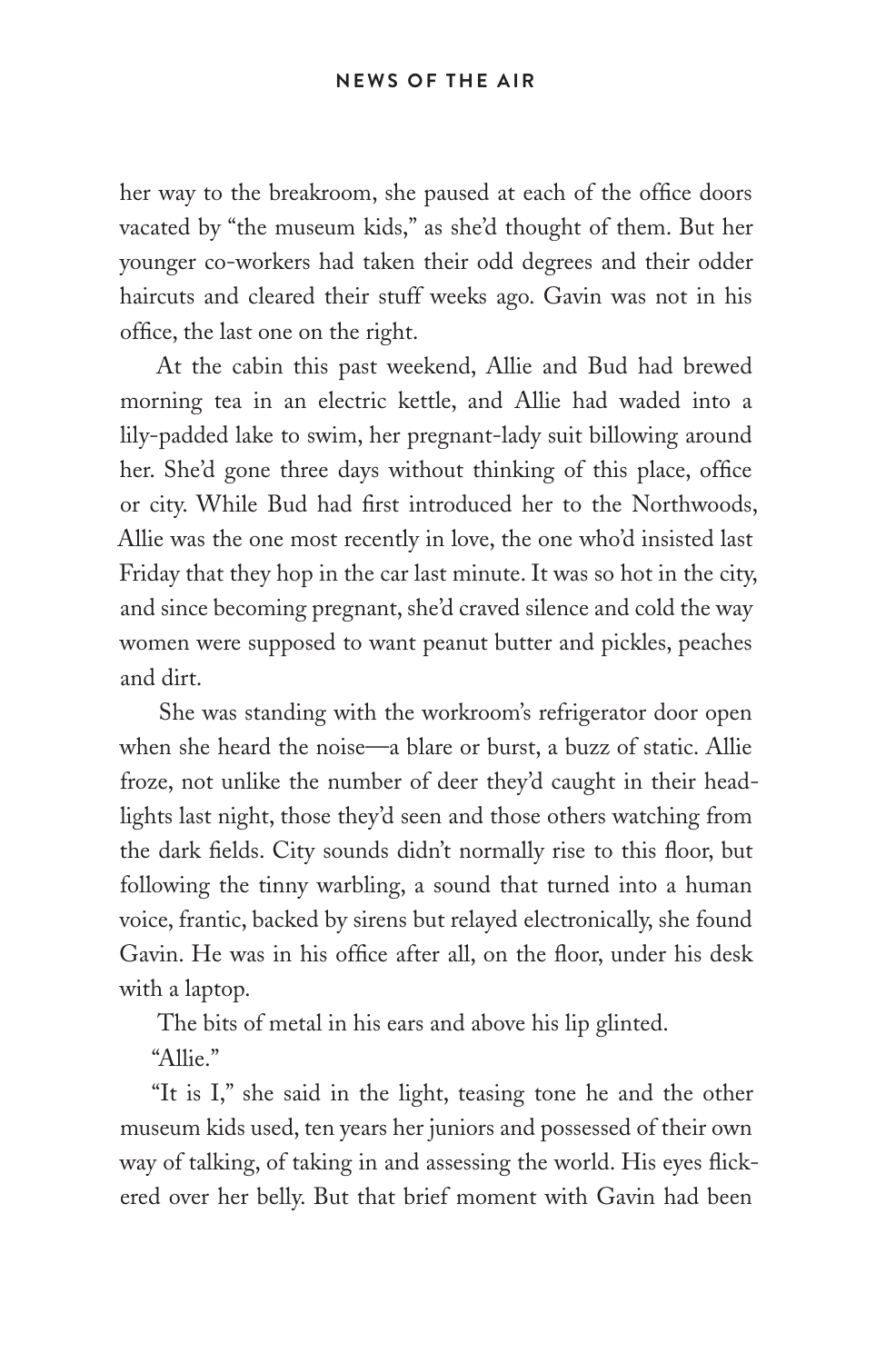more than a year ago, before Bud, when Allie's first marriage was breaking up and she'd first found herself in the city.

There was something about his hand that was odd, a mitten or a glove wrapped around it.

"You the only one here?"

Allie shrugged. What was he watching? She leaned for a glimpse at his laptop.

"They closed the airports," Gavin said, the fear in his voice a contrast to his sprawled body. All the museum kids had lounged that way, perching places Allie hadn't thought of as chairs.

"They're still permitting business travel," Allie said. People with the approved-in-advance documentation. And all day yesterday they'd been warning people about the airports, though maybe only she and Bud had heard it, Allie's new husband the last man on earth who listened to public radio. Allie herself did her best to avoid the news.

Gavin shook his head and sighed. He rubbed his eyes. That her politics were different than his—than everyone's in the office—had perhaps been what attracted him to her for that minute. She was a puzzle to solve, code to crack. But Allie wouldn't say she held a set of politics, of any kind.

They caught sight of the smoke outside the window at the same time. Allie registered its jellyfish motion, a ballooning upward, before she took in the muffled sounds, sudden cracks, its successive partners elsewhere in the city below. It all seemed very far away except for the shiver in the building beneath her bare feet. Soon the whole sweep of sky had turned the same swirling gray as in the scene on Gavin's laptop.

"Oh, Gavin," Allie said, as if he were her errant child. She rose, smoothing her palm over the heft of her belly. And then, looking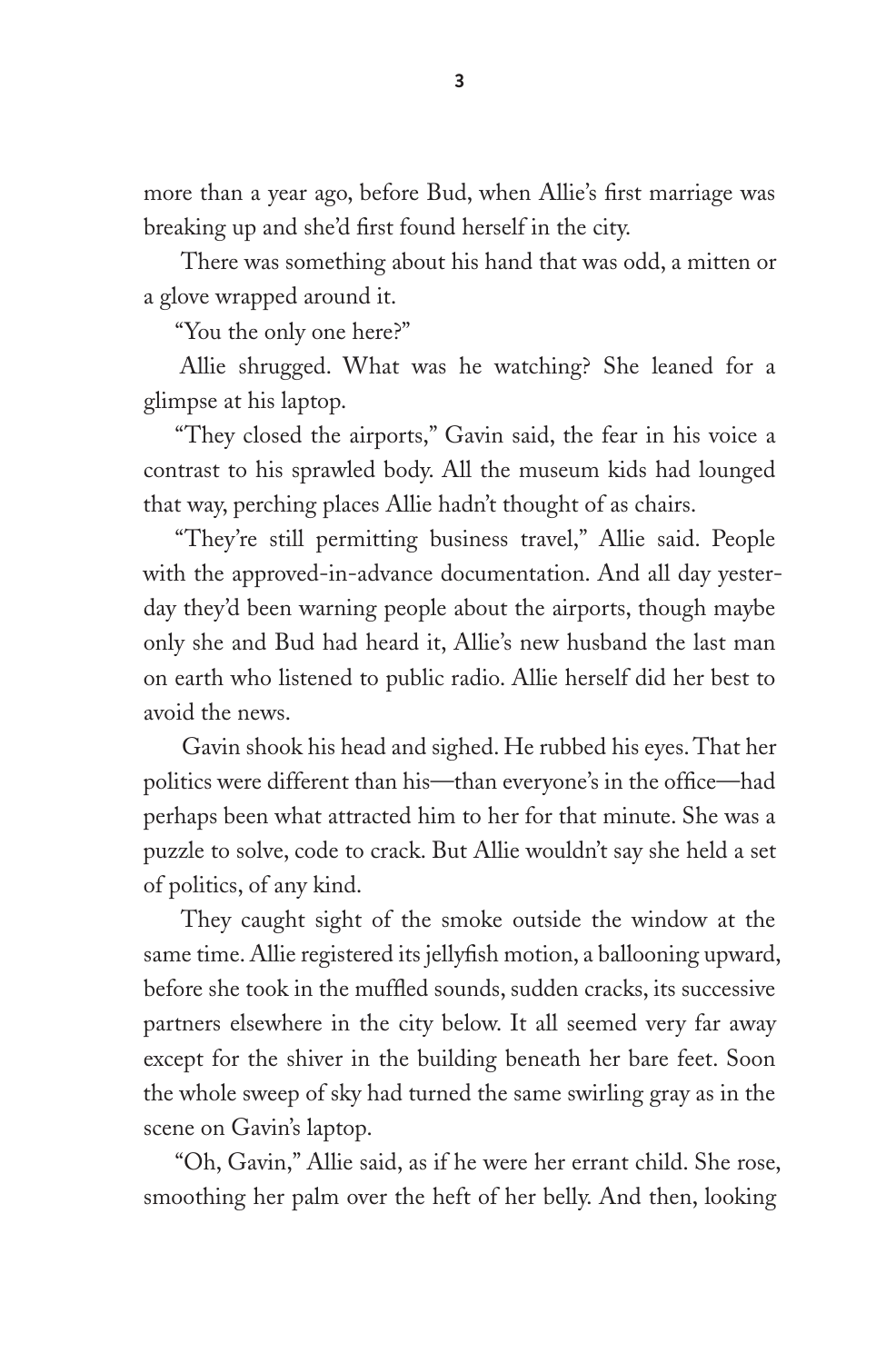down at him hiding under his desk with his little worried face, she thought of what in the office was hers, what she needed to leave this place. Not much. A mug, a plant.

Gavin followed her to the parking garage. He asked, cradling his arm, if he could get a ride. Oh all right, Allie said. She'd returned to thinking about the Northwoods resort where she and Bud had stayed, Eagle's Nest. The one they had come to think of as their cabin was one of eleven ramshackle structures perched along the north rim of a small lake—all of it perennially for sale, or so they'd joked last night, returning again and again to the idea.

An hour later, Bud exclaimed at her return—why hadn't she turned back sooner? It was all over the news! But he didn't notice, not immediately, the box of her things in hand, her work shoes dangling, and she didn't tell him who'd ridden out in the trunk of her car, a former lover with a bleeding hand. Nor about the time she'd spent stopped at a checkpoint drilling her nails against the leather steering wheel while the baby kicked, as if it too had caught sight of the tanks. The car, a Benz, was all she'd taken with her from her first marriage, a thing that had vanished beneath her like a blown-out bridge. So far the baby was all she had from the second—but was a baby ever really your own? Allie didn't tell Bud that while she'd waited a military police vehicle upended in a flooded ditch nearby had sparked and smoldered, and then begun to drift in the muddy water, as if this were just what cars in the city did now—float away.

Bud had not even tried to go into the library, his job. He'd spent the morning on personal research at home. Did she know that many small resorts practically ran themselves, the same guests returning year after year like extended family members? He'd looked up the property taxes—wait until she heard.

For Allie and Bud, buying the Northwoods resort, moving